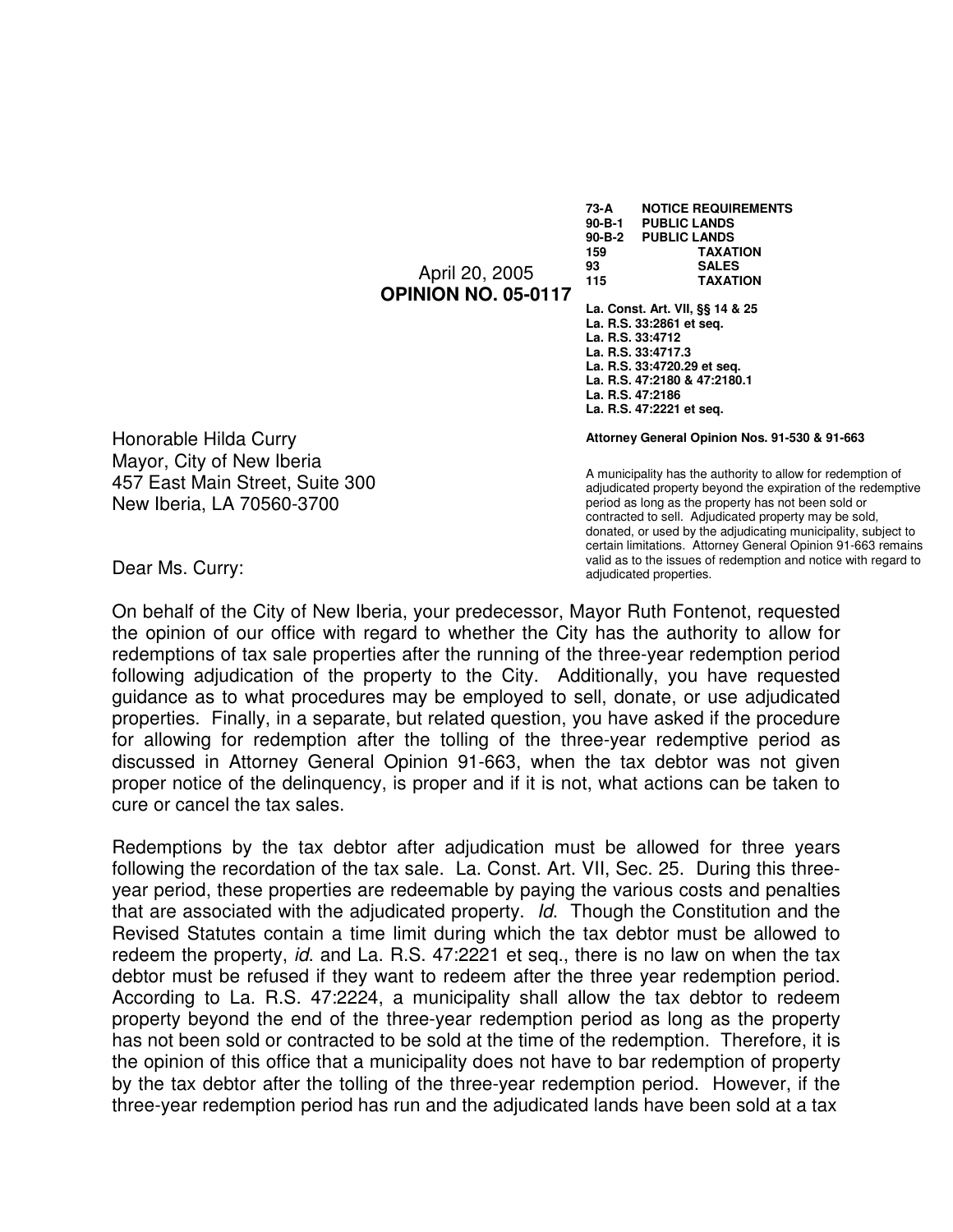#### **OPINION NO. 05-0117**  Honorable Hilda Curry Mayor, City of New Iberia Page No. 2

sale, the tax sale purchaser can follow a procedure to quiet title to the property. This mechanism, outlined in La. R.S. 47:2228, does allow for the tax debtor to be cut off from redemption. Briefly, following the lapse of the three-year redemption period, a tax sale purchaser may institute a suit to quiet the tax title. The tax debtor has, once such a suit has been filed, six months in which to annul the sale for prior payment of taxes due. If no such annulment is filed by the end of the six month period, a judgment shall be rendered quieting and confirming the purchaser's title to the property. La. R.S. 47:2228.

The tax debtor may, as mentioned above, also attempt to annul a tax sale based on prior payment of taxes due under La. Const. Art. VII, Sec. 25(C) and La. R.S. 47:2226 and 47:2227. Tax debtors have five years in which to institute a suit to annul a tax sale for unpaid taxes. La. Const. Art. VII, Sec. 25(C). This period may run concurrently with the three-year redemptive period. However, the five-year annulment period does not commence until after the tax debtor has been corporeally dispossessed of the property. La. R.S. 47:2226. If no suit to annul or to quiet a tax sale has been brought by the end of the five-year annulment period, the purchaser may file a suit or a monition proceeding to quiet title. The delay for answering a suit to quiet title after the tolling of the five-year annulment period is only ten days. La. R.S. 47:2228.

Although it may appear that a tax sale can be absolutely quieted at the end of the fifth year following recordation, there is a possibility that the prescriptive period for the fiveyear annulment may not run concurrently with the three-year redemptive period. Such a scenario could occur if, following recordation of a tax sale, the tax debtor is not immediately corporeally dispossessed of the property. In such a situation, the five-year annulment period would not begin until such dispossession has occurred. La. R.S. 47:2226. Theoretically, if a tax debtor is not relieved of possession until after the tolling of the three-year redemptive period, then the period to annul the sale will not run until the eighth year following the recordation of the tax sale. This delay may even be extended by an additional six months if dispossession does not occur until after the six month period for answering the action to quiet title following the end of the redemptive period.

Based on the foregoing review, it is the opinion of this office that a municipality has the authority to allow for the redemption of adjudicated property beyond the tolling of the three-year redemptive period. Additionally, though the five-year annulment period may end anywhere from five to eight and a half years after the recordation of the tax sale, a municipality is not restricted from allowing the tax debtor to redeem their property, either during or after, the annulment period. Any such redemption must simply follow the procedures for redeeming tax delinquent property as set forth in La. R.S. 47:2224 or 47:2225 and will only be limited, following the end of the redemptive period, by the sale or contract to sell the adjudicated property.

Adjudicated property may be sold, donated, or used by the adjudicating municipality, subject to certain limitations. Generally, a "municipality may sell, lease for a term of up to ninety-nine years, exchange, or otherwise dispose of…any property which is, in the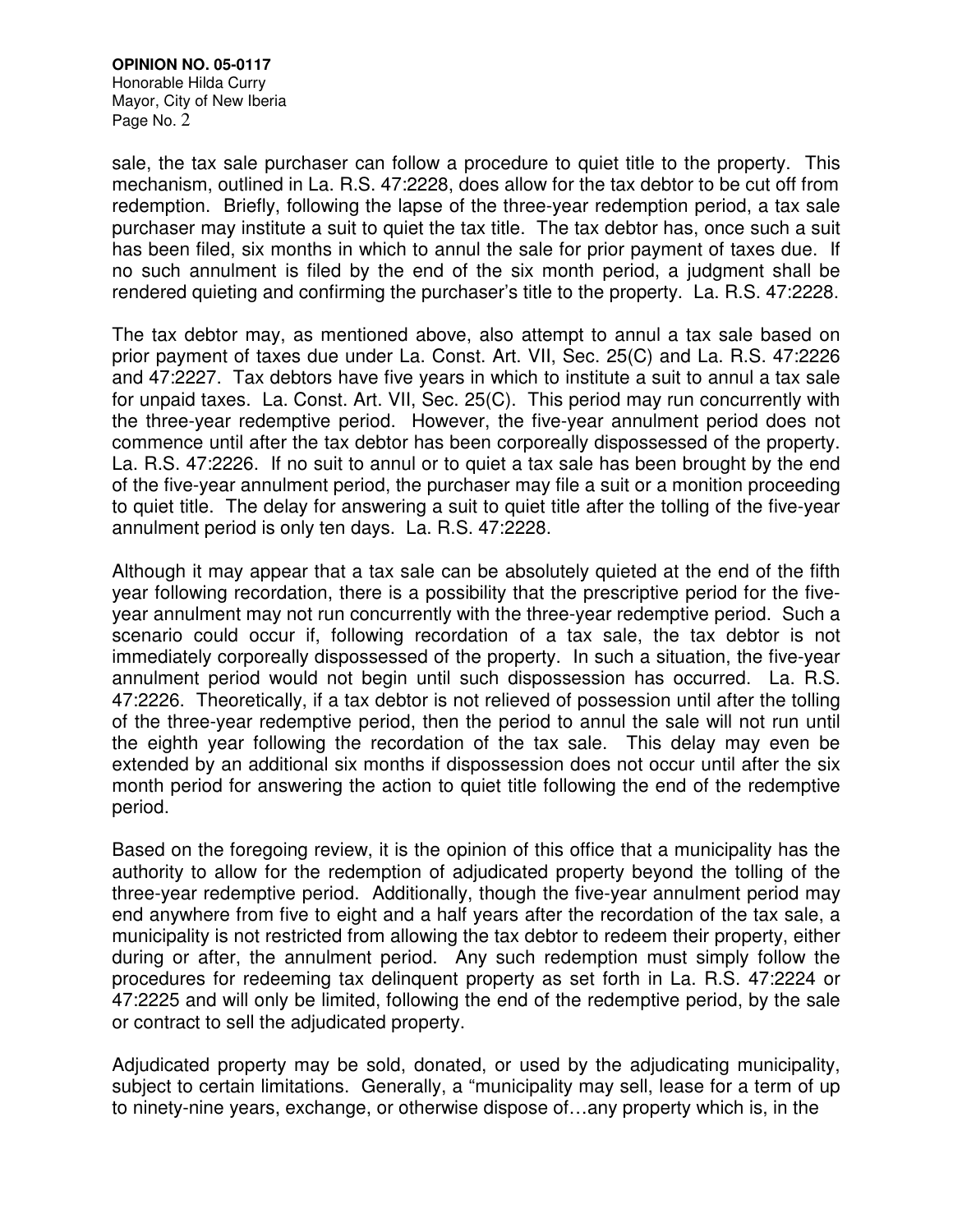### **OPINION NO. 05-0117**

Honorable Hilda Curry Mayor, City of New Iberia Page No. 3

opinion of the governing authority, not needed for public purposes." La. R.S. 33:4712(A). Such a disposition of property must be pursuant to an ordinance that contains the reasons for the disposition, a minimum price, and the terms of the disposition. La. R.S. 33:4712(B). For specific procedural requirements for disposing of such property, we direct you to La. R.S. 33:2864 et seq. Donations of adjudicated properties are somewhat more restricted. Under La. Const. Art. VII, Sec. 14(B)(6), "the donation of abandoned or blighted housing property by the governing authority of a municipality or a parish to a nonprofit organization which is recognized by the Internal Revenue Service as a 501(c)(3) or 501(c)(4) nonprofit organization and which agrees to renovate and maintain such property until the conveyance of the property by such an organization" is permitted. This permission is a deviation from the general prohibition against donating state property under La. Const. Art. VII, Sec. 14. Thus, as to donations, adjudicated property can only be disposed of to a  $501(c)(3)$  or  $501(c)(4)$ nonprofit organization that intends to renovate the property. See also La. R.S. 33:4717.3. For specific procedural requirements for disposing of such property, we direct you to La. R.S. 33:4720.29 et seq. As to the use of adjudicated property by a municipality, according to Attorney General Opinion 91-530, property adjudicated to political subdivisions of the State subsequent to 1974 is under the authority of those subdivisions to administer. However, there are limitations to the extent to which these properties may be used. The properties may be leased by the municipality, with the rentals being used to pay down the tax debtor's obligation to the adjudicating body. La. R.S. 33:2862. Once those obligations have been repaid, the property must be returned to the tax debtor. La. R.S. 33:2864(A). Additionally, the municipality, may, after the end of the redemptive period, sell the tax debtor's property pursuant to La. R.S. 33:2861 et seq. There is no provision in the Revised Statutes that allows for an adjudicating political subdivision to put property to any use it sees fit. Rather, it is our opinion that such property must be used in a manner calculated to repay the political subdivision for the charges incurred by the tax debtor. For the specific procedures and other matters related to use, we direct you to La. R.S. 33:2861 et seq.

Attorney General Opinion 91-663 remains valid as to the issues of redemption and notice with regard to adjudicated properties. By way of review, Article VII, Sec. 25 of the Louisiana Constitution of 1974 mandates that, "at the expiration of the year in which the taxes are due, the [tax] collector, without suit, and after giving notice to the delinquent in the manner provided by law, shall advertise for sale the property on which the taxes are due." Pursuant to this provision of the Constitution, the Legislature enacted La. R.S. 47:2180 and 41:2180.1. These statutes set forth the procedures for notifying property owners who are delinquent in paying their taxes and mortgagees with a properly recorded interest in the property. Louisiana Revised Statute 47:2180(A)(1)(a) provides that, in pertinent part, "…the tax collector shall address to each taxpayer who has not paid all the taxes…written or printed notice…that his taxes on immovable property must be paid within twenty days after the service or mailing of the notice, or that the property will be sold according to law." This statute further provides that such notices must be sent each year following the original notice of delinquency until such a time as the redemptive period has expired. La. R.S.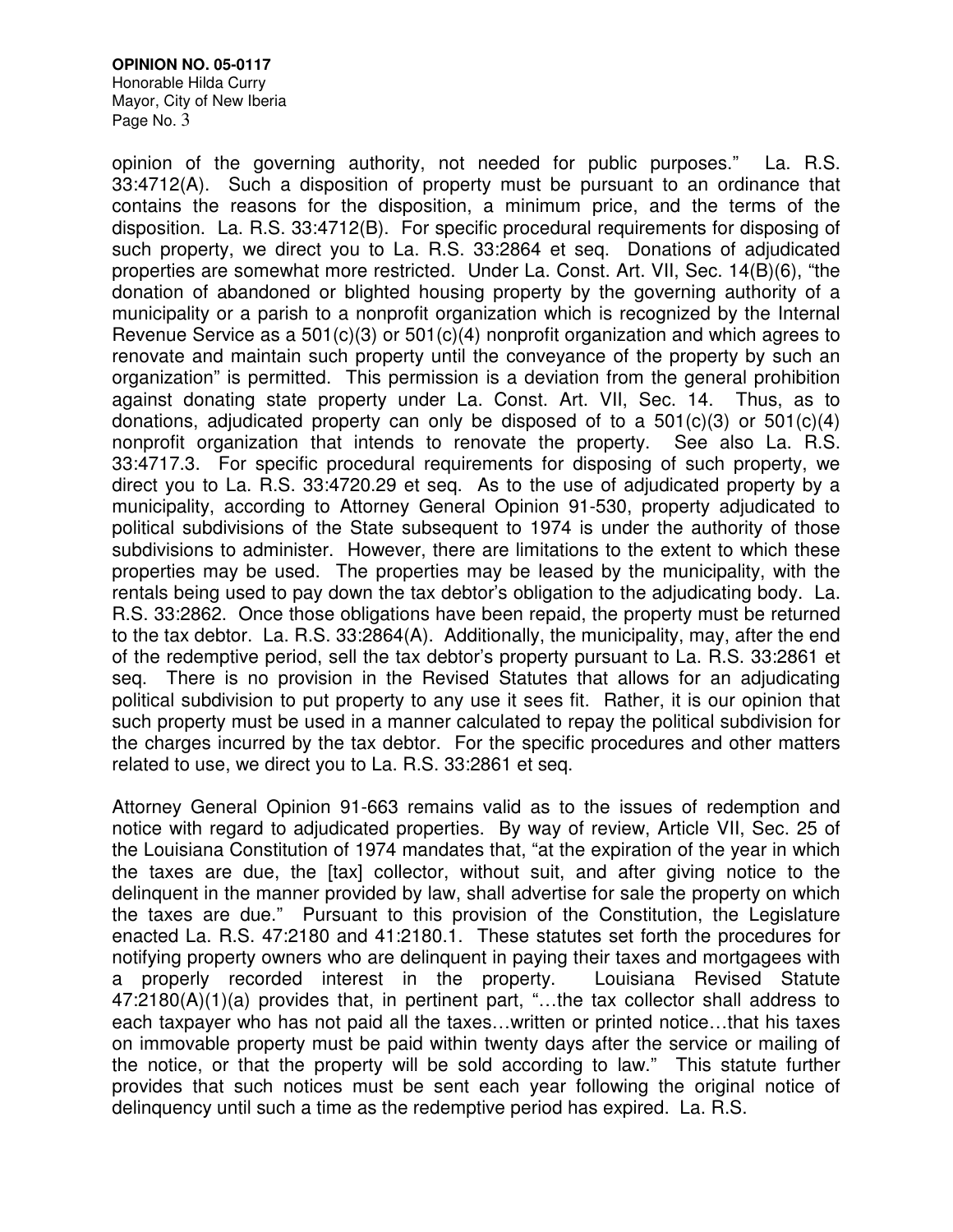#### **OPINION NO. 05-0117**  Honorable Hilda Curry Mayor, City of New Iberia Page No. 4

47:2180(A)(1)(b). The notice must be sent by certified mail with return receipt requested. La. R.S. 47:2180(B). However, there is no requirement that the tax debtor actually receive the notice, only that it is sent. Id. Additionally, following an adjudication of the tax debtor's property to the State, the tax collector shall "notify the tax debtor in writing…that within thirty days he will take actual corporeal possession of the property so adjudicated…" La. R.S. 47:2186. Further, in the interest of due process, the tax collector must send the same two notices, in the same manner as for the property owner, to every person that holds a properly recorded mortgage on the immovable property, and who have notified the tax collector of the mortgage, for which the taxes are delinquent. These individuals must be informed that the taxes on the property must be paid within twenty days. La. R.S. 2180.1; Attorney General Opinion 91-663. It is our opinion that the failure to so notify the tax debtor and the mortgagees is an abridgement of those individuals' due process and statutory rights and that such a failure would have the effect of nullifying any subsequent tax sale of the adjudicated property. This position is supported by more than a century's worth of case law. See e.g., LeBlanc v. Blodgett, 34 La. Ann. 107 (1882); Colvin v. Ferguson, 564 So.2d 775 (App. 2 Cir. 1990). Further, the redemptive period on tax delinquent property does not begin to run until proper notice has been sent. Thus, the failure to properly notify the tax debtor or the mortgagee allows these individuals the right to redeem the property and/or to attack the validity of the tax sale after the three-year redemption period and the five-year annulment period have run. State Through Dept. of Transp. & Development v. Knight, 631 So.2d 714 (La.App. 3 Cir. 2/2/94). Based upon the foregoing review, it is the opinion of our office that Attorney General Opinion 91-663 remains valid and adequately outlines the proper procedure with respect to the notice requirements for adjudicated property and that that opinion, in conjunction with the review set forth herein should continue to serve as guidance on such matters of notice.

We hope this sufficiently answers your inquiry, however if we may be of further assistance please do not hesitate to contact our office.

Sincerely yours,

# **CHARLES C. FOTI, JR. ATTORNEY GENERAL**

 $By:$ 

 **RYAN M. SEIDEMANN Assistant Attorney General** 

CCF, Jr./RMS/tp